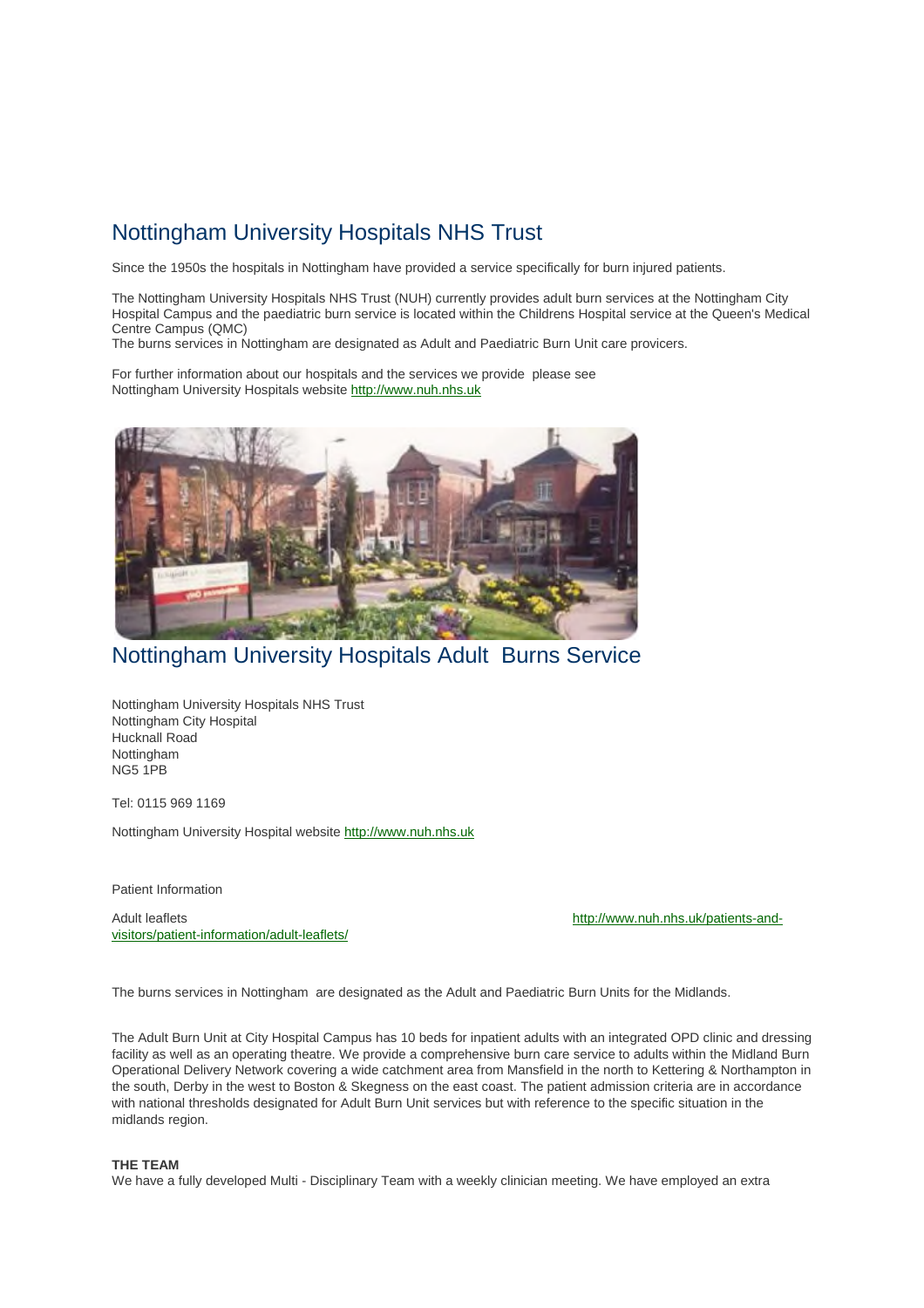consultant surgeon to our team and also developed a new psychology service, outreach services, extra physiotherapy and occupational therapy services. The appointment of a data clerk ensures robust data collection. This has complemented our existing establishment of nursing staff, theatre staff, intensive care staff and anaesthetists. We continue to demonstrate excellent staff retention within nursing and allied specialties.

### **DEVELOPMENTS & CHALLENGES**

Whilst constantly striving to improve our care (we have ongoing patient satisfaction surveys, infection audits and network clinical meetings) we are also looking to develop the profile of our service within NUH, we work closely with colleagues at the NUH level 1 Trauma Centre on QMC site.

It is NUH's aim to relocate all burn services to QMC campus within 2 years and there is ongoing capacity and provision plans to enable this (Children's services relocation to QMC site was the initial phase).

### **AIMS**

We plan to continue to develop our service in the interest of our patients. We put our patients and their interests at the centre of the care we deliver. We strive to maintain our standard of care, look for objective measures of this and look to innovation within burn care.

## Nottingham University Hospitals Paediatric Burns Service

Nottingham University Hospitals NHS Trust Queens Medical Centre Campus Derby Road Nottingham NG7 2UH

Tel: 0115 924 9924 Nottingham University Hospital website http://www.nuh.nhs.uk

Patient Information Childrens leaflets http://www.nuh.nhs.uk/patients-andvisitors/patient-information/children's-leaflets/



The Paediatric burns service is located within the Nottingham Children's Hospital at the Queens Medical Centre campus of Nottingham University Hospitals NHS Trust. The burns service was designated as a Paediatric Burn Unit for the Midlands by the Midland Burn Operational Delivery Network.

The in-patient paediatric burn beds are located on ward D35 alongside with general paediatric surgical and gastroenterology patients.